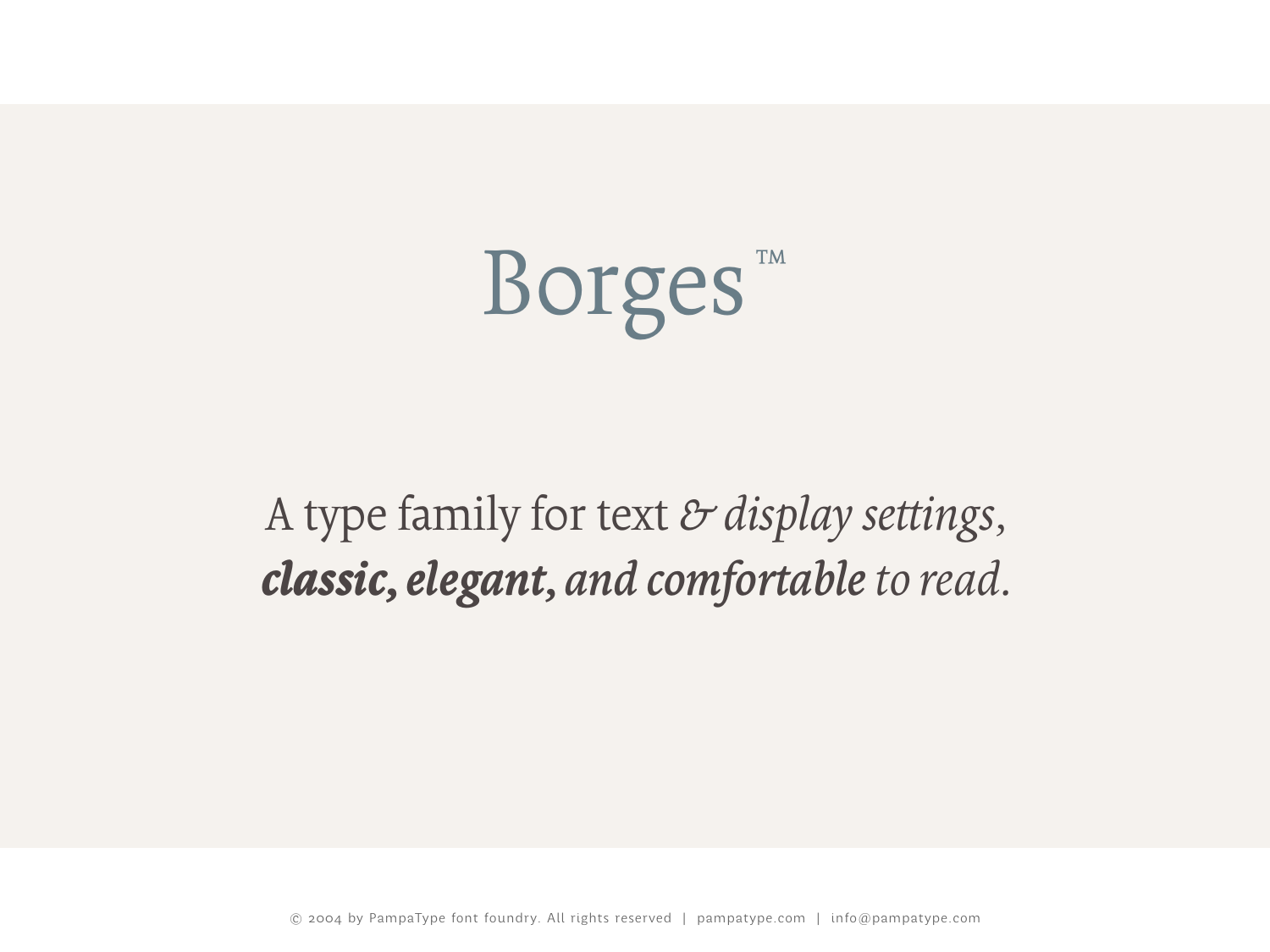### Borges, *a type system comfortable for reading*

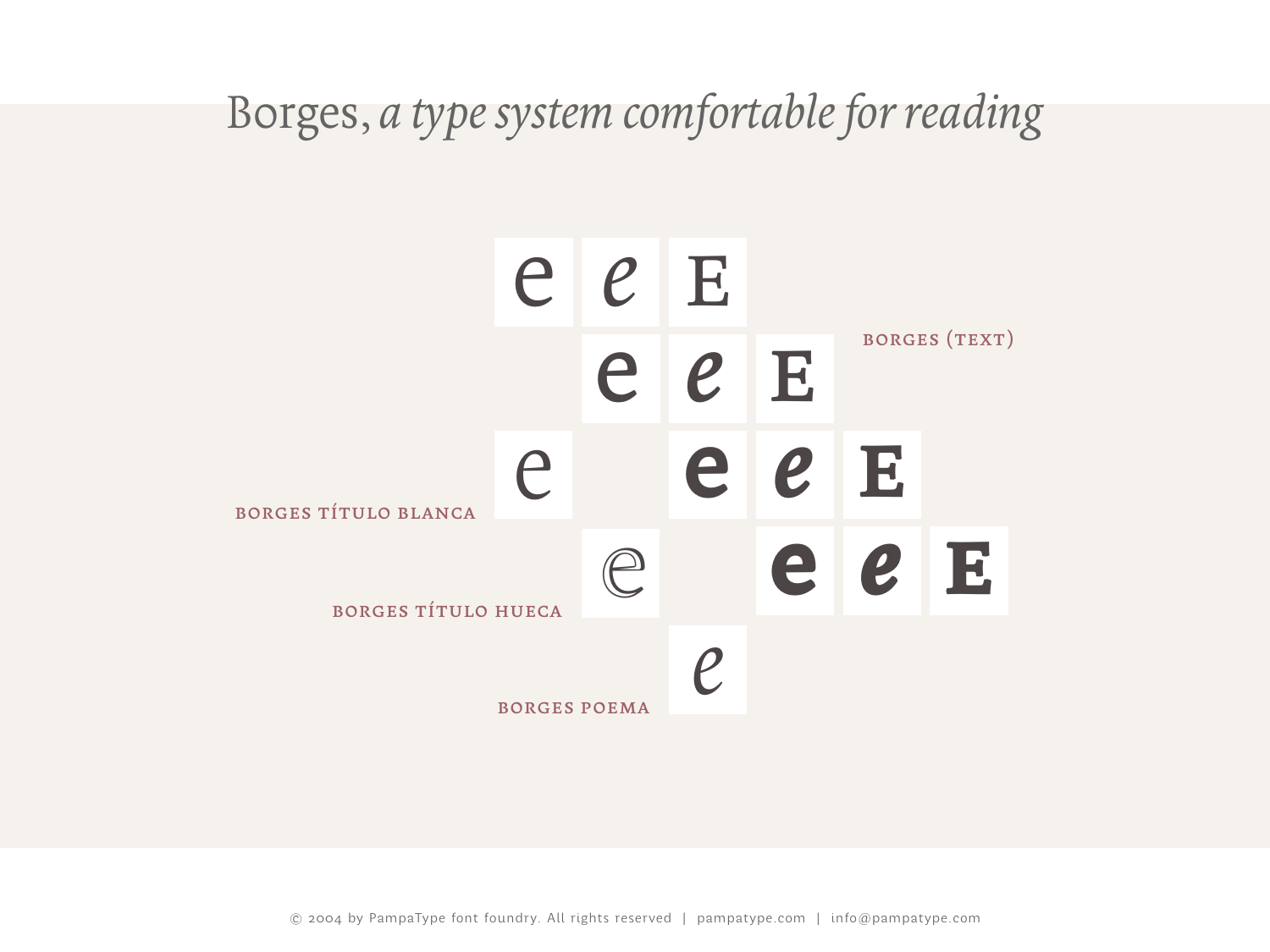### *A type for Jorge Luis Borges*

Inspired by the great œuvre of Argentine writer Jorge Luis Borges, the Borges type family expresses precision, moderation, character, and economy; qualities with which Borges conceived his words; a type that could capture some of the fantastic which was a significant part of his creative world. *Borges' letterforms are slightly narrow, with a pretty large x-height, and short ascenders and descenders, which favours its use within newspapers and other space-saving situations. However Borges gives the text-line a subtle horizontal stress, its forms are round & open which makes it more comfortable in reading. Finally, its flowing italics provide a harmonic contrast with the romans.*

# a a a a *a a a a* aaaa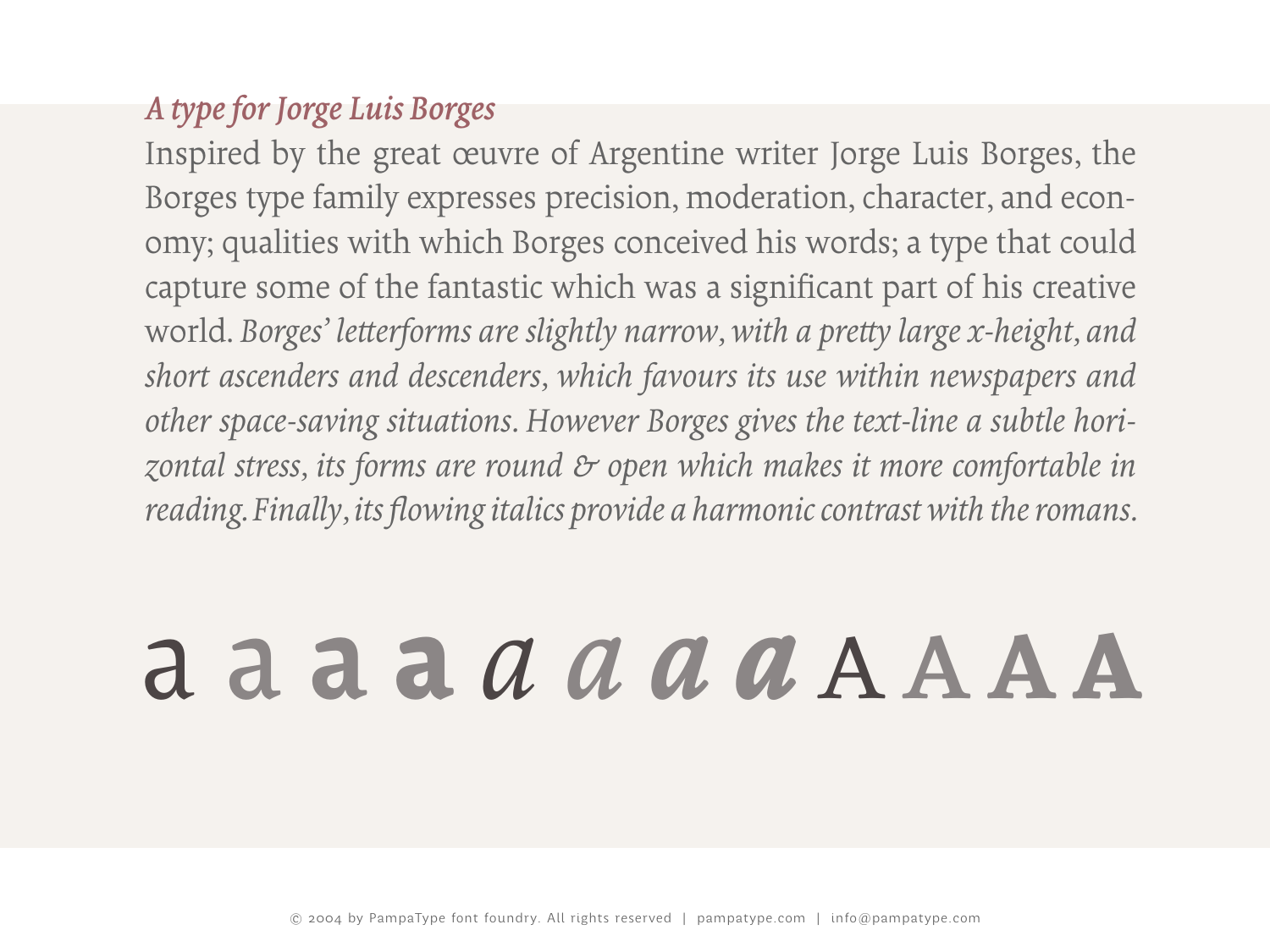### *A versatile family*

Four weights of roman, cursive, and smallcaps offer good alternatives for text setting. *The Borges Título set is good for space-saving situations, being its open face version an elegant sort for special occasions.* Finally there is Borges Poema, a contemporary spirited chancery aimed at delicate moments.

Borges Blanca, Gris, Negra, SuperNegra *Borges Blanca, Gris, Negra & SuperNegra*  Borges Blanca, Gris, Negra, SuperNegra

Borges Título BLANCA Borges Título BLANCA

*Borges Poema*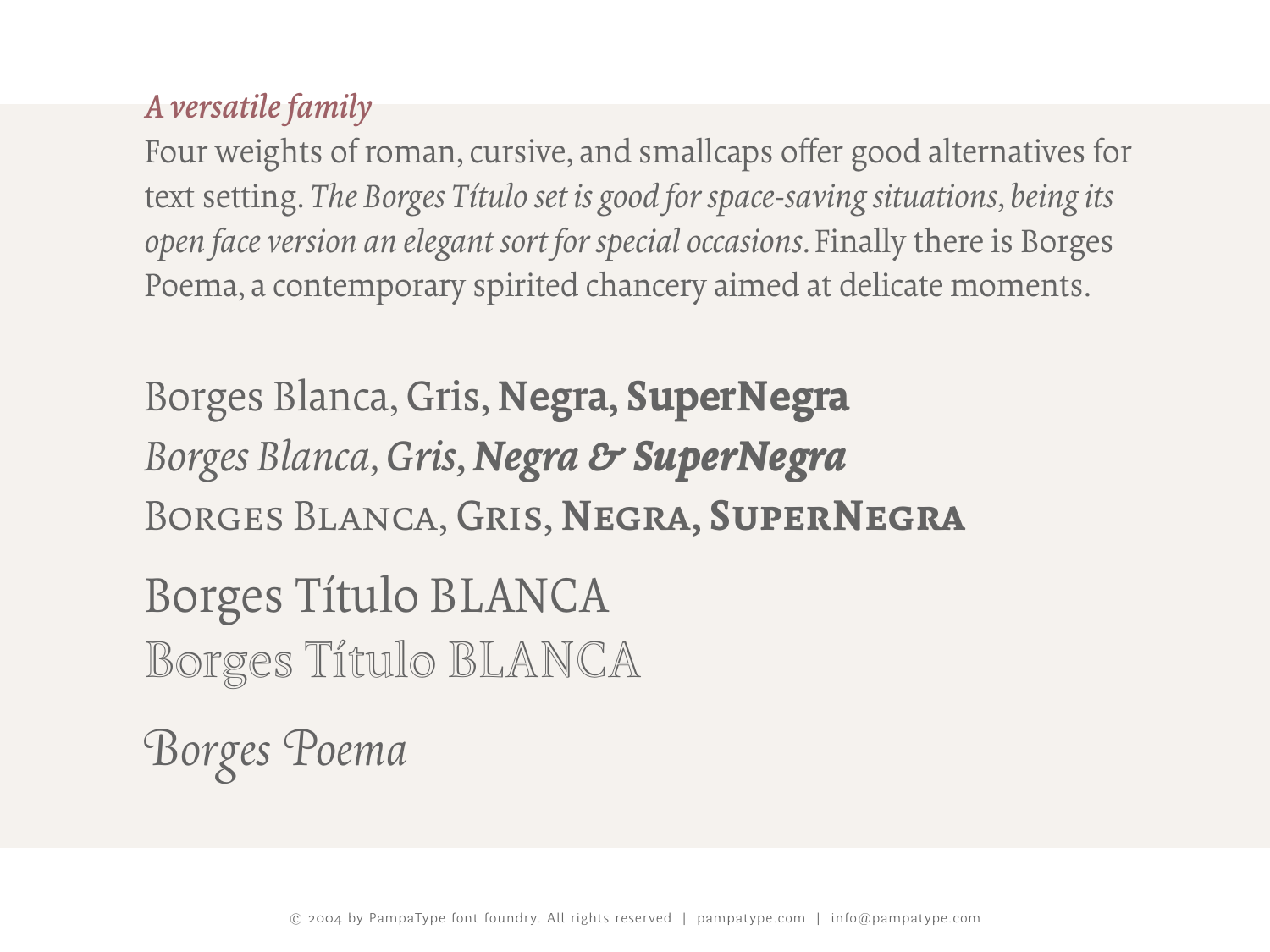## THE LIBRARY OF BABEL

The universe (which others call the library) is composed of an indefinite and

PERHAPS INFINITE number of hexagonal galleries, with vast air shafts Between, Surrounded by Very Low Railings. From any of the hexagons One can see, interminably, the upper and lower floors. The distribution OF THE GALLERIES IS INVARIABLE.